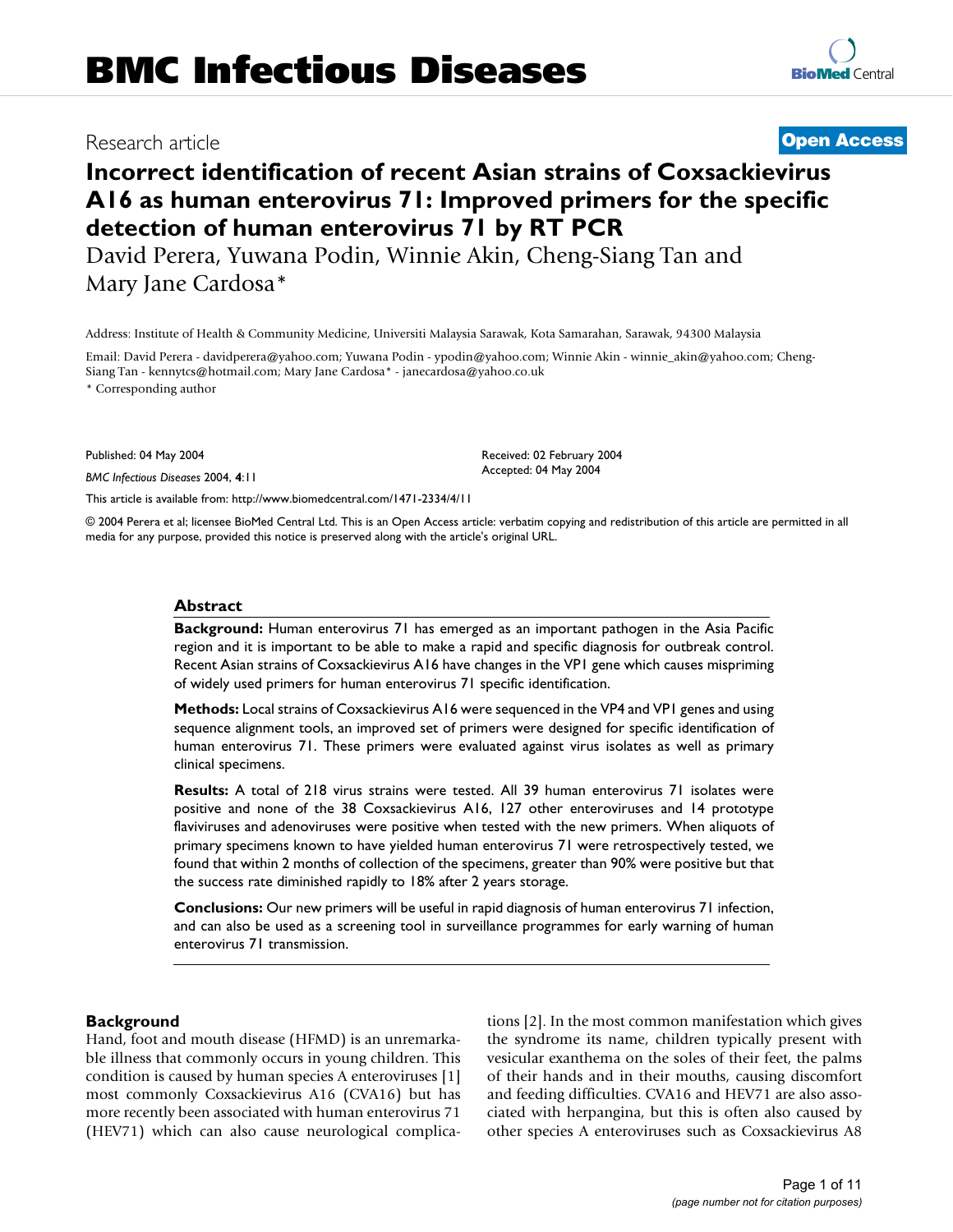(CVA8) and Coxsackievirus A10 (CVA10). Etiological diagnosis of HFMD and herpangina has classically been dependent upon isolation of viruses and the identification of these either by neutralization tests using Lim-Benyesh-Melnick (LBM) pools or monospecific antisera as well as by immunofluorescence tests using serotype specific monoclonal antibodies [3,4]. There are at least 66 human enteroviruses known and the cost and labour involved in making a specific identification is high for a syndrome which is generally very mild. Thus the need for virological investigations for HFMD and herpangina has not been considered a necessity by most clinicians, and it is therefore not surprising that not very much effort has been placed on the development of type specific rapid tests for the viruses responsible for causing HFMD and herpangina.

In the last few years however, HEV71 has been recognized as the etiological agent in a number of large outbreaks of HFMD in the Asia Pacific region during which alarming numbers of fatalities have occurred. The first of these outbreaks was recognized in 1997 in Sarawak, Malaysia and was followed by consecutive outbreaks in Taiwan in 1998, Perth, Western Australia in 1999 and Singapore and Malaysia in 2000 [5]. The emergence of HFMD as a clinical syndrome which can be associated with severe neurological complications, has emphasized the need to distinguish HEV71 from other enteroviruses causing HFMD. Early identification of HEV71-associated HFMD can provide early warning of potential HEV71 encephalitis outbreaks and assist in directing public health interventions as well as inform clinical decisions.

One solution is to use universal enterovirus primers binding to conserved regions in order to amplify a product which can be sequenced and thus achieve serotype identification. Many groups have published methods to do this, using the VP1 gene [6] as well as the VP4 gene [7]. These methods are applicable to all enteroviruses and require a sequencing step to obtain the information needed to determine serotype.

A second approach is to design HEV71 specific primers, thus allowing a preliminary evaluation of the specimen based on the presence or absence of a PCR product of the expected size. Confirmation that the amplified product is from target HEV71 template can be achieved in a number of ways, including hybridization with an internal oligonucleotide probe or by DNA sequencing. The first attempt to use serotype specific primers to identify HEV71 was published by Brown and colleagues in 2000 [8]. These investigators used 2 primer sets, 92S/93A and 159S/162A which generate a 71 basepair and a 484 basepair product respectively. These primers were designed to provide rapid detection of HEV71 positive virus isolates followed by sequencing for genotyping. The primer pair 92S/93A has limited utility because the amplified product has to be resolved on 12% polyacrylamide gels, but we have used the 159S/162A pair extensively since 1997 when the authors generously provided us with the oligonucleotide sequences prior to publication. During the outbreak of HFMD with encephalitis in Sarawak in 1997 [9,10], this primer pair proved extremely useful in assisting outbreak investigations and informing public health interventions.

However, in the inter epidemic years when CVA16 infections have been more common than HEV71 (Cardosa, unpublished data), these primers have proven to be occasionally unreliable, and have been found to misprime and amplify recent Asian CVA16 strains. In this study we attempt to explain how this mispriming occurs by sequencing through the primer annealing sites of newly isolated CVA16 strains. Utilizing this new sequence data, we also describe the design of an improved set of primers for the identification of HEV71 isolates as well as for use with primary specimens.

# **Methods**

# *Primary specimens from patients*

Specimens from patients with a clinical diagnosis of HFMD, aseptic meningitis or encephalitis were submitted to our laboratory for routine virus diagnosis through a public health surveillance programme for HEV71 transmission. Throat, rectal, vesicle and various oral swabs in virus transport medium, stool and cerebrospinal fluids (CSF) were received through the Central Medical Laboratory of Kuching Hospital from 1998 through 2003. All swab specimens were kept frozen at -20°C until tested and all cerebrospinal fluids were frozen at -80°C until tested.

# *Virus strains*

All enteroviruses used in this study were isolated from serum, stool, CSF, throat, rectal, vesicle and other oral swabs submitted to the laboratory for virological investigation of HFMD, aseptic meningitis or encephalitis. Enteroviruses were cultivated in rhabdomyosarcoma (RD), 293 or A549 cells. Some strains of HEV71 used here were from a collection used in a previous study [11]. Prototype human adenoviruses were cultivated in 293 or A549 cells, and dengue and Japanese encephalitis viruses were grown using the mosquito cell line C6/36. Serotype identification of enteroviruses was performed using molecular methods as described by Oberste et al. [6] or Ishiko et al. [7].

# *Nucleic acid extraction*

RNA was extracted from infected tissue culture supernatants using Tri-Reagent (Molecular Research Center, Inc., Cincinnati, OH, USA) and from primary clinical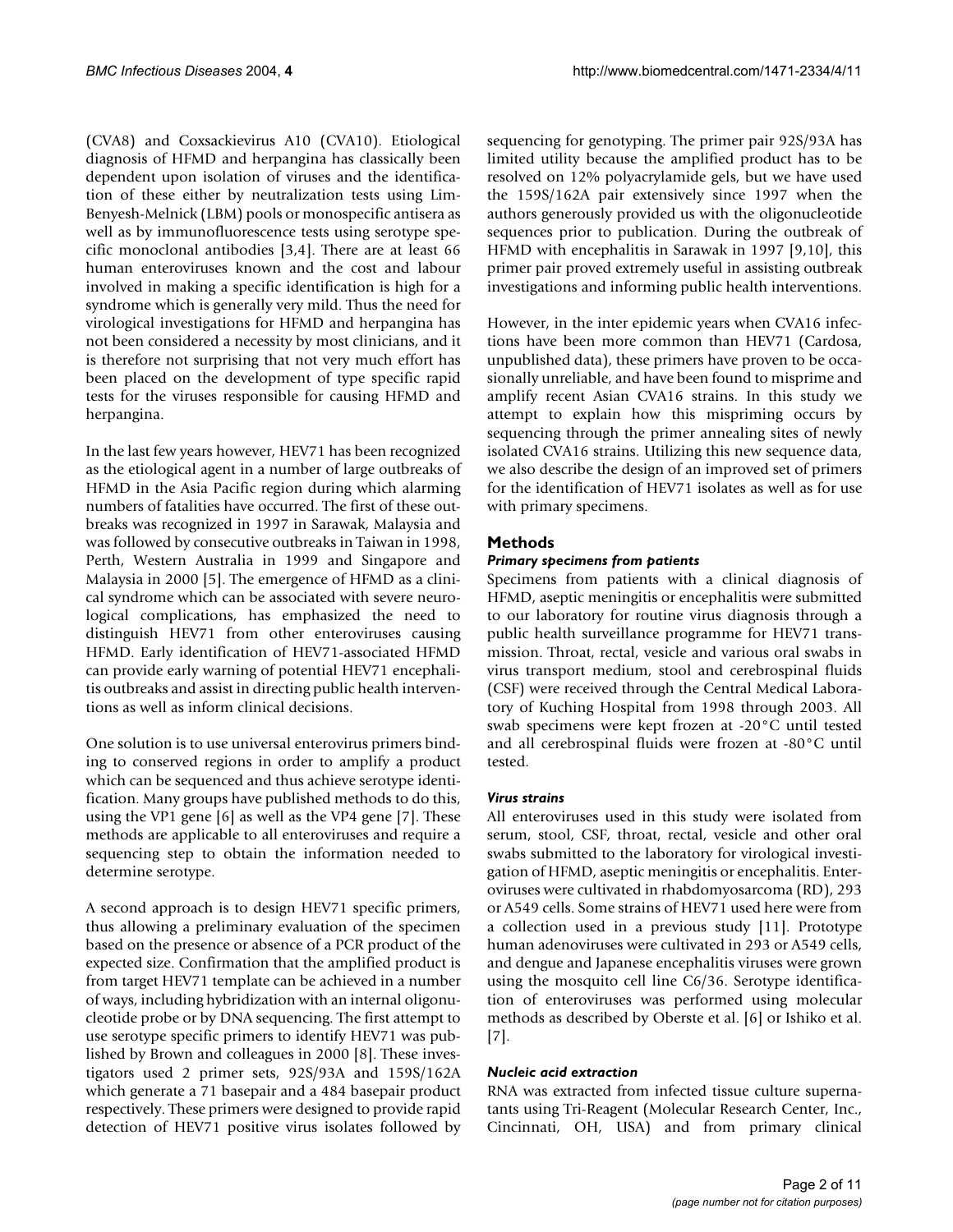specimens using the High Pure Viral Nucleic Acid kit (Roche Diagnostics GmbH, Mannheim, Germany). Extracted RNA was stored at -80°C until use.

# *Reverse Transcriptase-Polymerase Chain Reaction (RT-PCR)*

First-strand cDNA synthesis was performed in 10 µl reaction volumes containing 100 units of Moloney Murine Leukemia Virus Reverse Transcriptase (M-MuLV RT) (Promega, Madison, WI, USA) in M-MuLV RT reaction buffer (Promega), 0.5 mM deoxynucleoside triphosphate (dNTP) mix (Fermentas, Hanover, MD, USA), 2 µM of the antisense primer and 6 µl of extracted RNA. The reaction was incubated at 42°C for 1 hour followed by 10 minutes at 70°C and immediately placed on ice.

PCR was done in 20  $\mu$  reactions containing 2  $\mu$  of cDNA, 2.5 units of recombinant *Taq* DNA polymerase (Fermentas, Hanover, MD, USA) in PCR Buffer containing  $(NH_4)_2SO_4$ , 1.2 mM MgCl<sub>2</sub>, 1 µM of each primer and 0.3 mM of dNTP mix. Amplification of parts of the VP1 gene using primer pairs 159S/162A [8] and 040/011 [6] was achieved essentially as described by the authors. The complete VP4 gene was amplified as previously described [11].

Amplified products were sequenced in both directions using the respective PCR sense and antisense primers with the exception of the VP4 gene where an internal sense primer, EVP-4 [12] was used instead of the PCR sense primer. Cycle sequencing was achieved using the Big Dye Terminator Cycle Sequencing Kit version 3.1 (Applied Biosystems, Foster City, CA, USA) and reactions were loaded on the ABI377 automated DNA sequencer (Applied Biosystems, Foster City, CA, USA).

# *Serotype identification of human enteroviruses*

Human enterovirus serotype identification was achieved using 2 approaches. In the first instance, the VP4 gene sequences obtained were compared with prototype human enterovirus VP4 gene sequences using a phylogenetic analysis [7]. Secondly, the VP1 and VP4 gene sequences were submitted to a BLAST search in the Gen-Bank sequence database (NCBI, Betheseda, MD, USA). We have had no discordant results using both methods on all isolates used in this study.

# *Design of HEV71 specific primers*

Complete genome sequence of HEV71 strains (Accession numbers: U22521, U22522, AF136379, AF302996, AF352027, AF176044, AF119795, AF119796) and the CVA16 prototype strain G-10 (Accession number U05876) were obtained from GenBank. The VP3 gene sequences from these strains were aligned and a sense primer, MAS01S [5'-ATAATAGCA(C/T)T(A/G)GCG-GCAGCCCA-3'], selected. A separate alignment of the VP1

gene from these isolates together with consensus VP1 sequence from the different HEV71 genogroups (Brown et al., 1999; McMinn et al., 2001) and additional VP1 sequences of local CVA16 isolates was prepared. An antisense primer, MAS02A [5'-AGAGGGAG(A/ G)TCTATCTC(C/T)CC-3'], was selected to be used together with MAS01S for optimal detection of HEV71 without targeting CVA16. The primers amplified a 376 basepair fragment extending from the VP3 into the VP1 gene.

Reaction mixtures for RT-PCR were prepared as described above. The optimal annealing temperature was determined using the Mastercycler Gradient thermocycler (Eppendorf AG, Hamburg, Germany). For the evaluation of this primer pair,  $2 \mu$  of cDNA from virus isolates or 5 µl of cDNA from primary clinical specimens were subjected to PCR at 94°C for 5 minutes followed by 35 cycles of denaturation at 95°C, annealing at 55°C and extension at 72°C for 30 seconds each. A final extension at 72°C for 5 minutes was performed after the last cycle. Amplified products were analyzed by electrophoresis on 2% agarose gels containing 0.5 µg/ml ethidium bromide.

# *Phylogenetic analysis*

Alignments of the VP4 and partial VP1 gene sequences were prepared using the ClustalX program [13]. Phylogenetic analysis was performed using PHYLIP, version 3.5 [14]. Dendrograms were constructed with the neighbourjoining method using 1000 pseudoreplicates to generate bootstrap values. We used the TREEVIEW program [15] to draw the cladograms.

# **Results**

# *Misidentification of CVA16 as HEV71*

Primer pair 159S/162A occasionally misprimes CVA16 strains and generates amplicons the size expected from HEV71. An example of this is shown in Figure [1](#page-3-0) where it can be seen that pan enterovirus primers in VP4 amplified a product in all 12 CVA16 samples and 159S/162A amplified 7 of these. DNA sequencing of the VP4 products confirmed that the samples were CVA16. The PCR products generated with 159S/162A were also sequenced and found to be CVA16, thus confirming that the samples affected did not contain both CVA16 and HEV71.

In order to understand the reason for this mispriming, we sequenced 8 local isolates of CVA16 through the primer binding sites to determine if there had been any mutations that could account for this. Very few sequences of CVA16 strains have been deposited in GenBank, and the prototype strain G-10 was used in the design of the original published set of HEV71 specific primers, 159S/162A [8]. The strains we have isolated since 1998 have not shown very much change in the primer binding regions,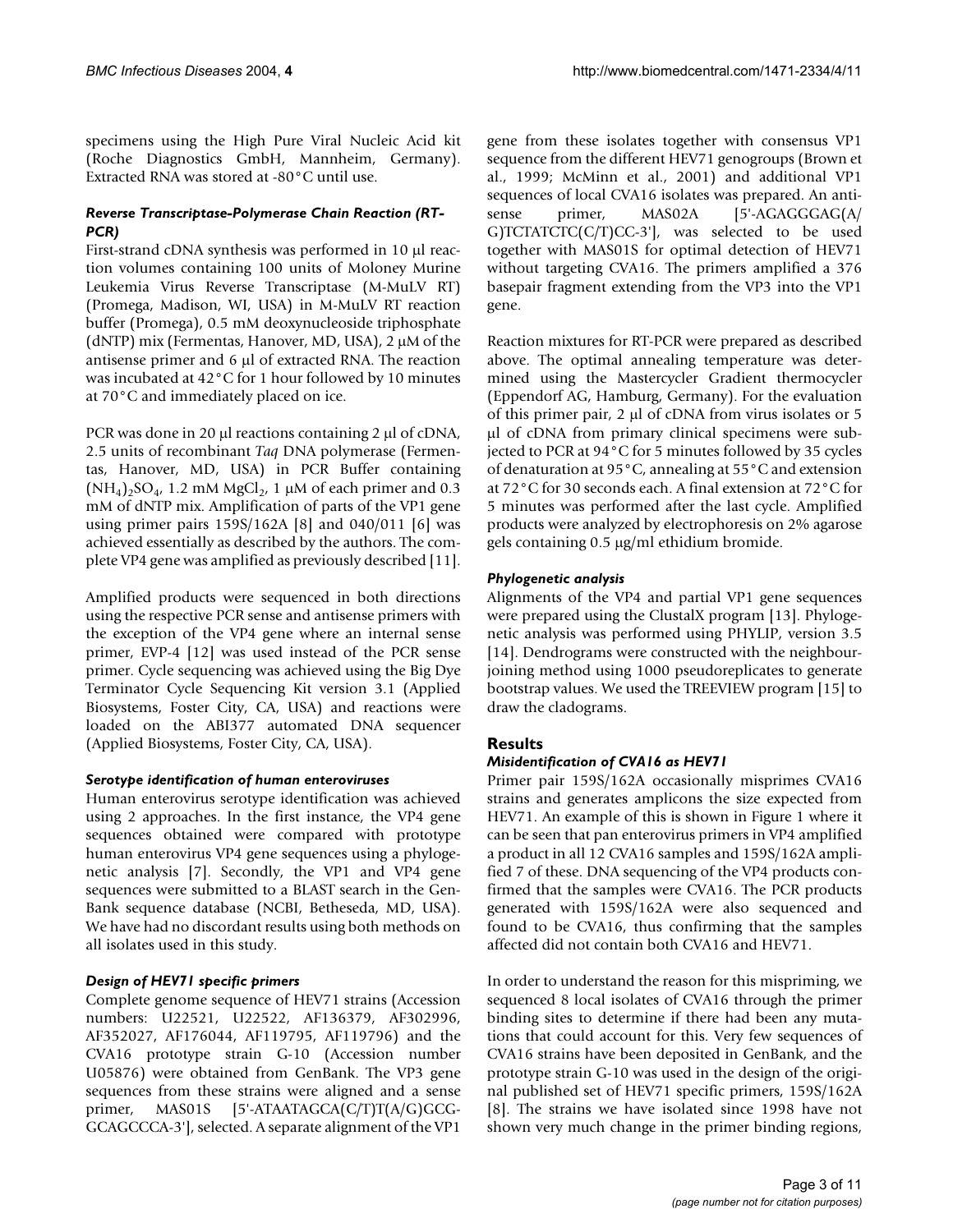<span id="page-3-0"></span>

# **Figure I**

Amplification of CVA16 isolates with primer pair 159S/162A. The top panel shows amplification using primer pair 159S/162A. The bottom panel shows amplification using a pan enterovirus primer set in VP4. Lane 1: HEV71 control; Lane 2: water control; Lane 3: SB3091/SAR/00; Lane 4: SB3279/SAR/00; Lane 5: SB2512/SAR/00; Lane 6: SB3333/SAR/00; Lane 7: SB11444/SAR/ 03; Lane 8: SB3093/SAR/00; Lane 9: SB2116/SAR/00; Lane 10: SB3283/SAR/00; Lane 11: SB2528/SAR/00; Lane 12: SB2905/SAR/ 00; Lane 13: SB2486/SAR/00; Lane 14: SB2934/SAR/00. "+" indicates specimens positive using 159S/162A primers. The expected position of the amplicons are indicated by the arrows. MW (bp) marks the lane containing the molecular weight markers in basepairs.

but a few nucleotide differences may have been critical in allowing mispriming to occur. Figure 2 shows an alignment of different genogroups of HEV71 and CVA16 prototype G-10 with the consensus sequence of local CVA16 strains in the primer binding regions. All our local CVA16 strains show complete identity with the sense primer 159S but we infer that this primer was not meant to specifically bind to HEV71 since even the prototype CVA16 G-10 had only one nucleotide difference.

However, the antisense primer was meant to be the HEV71 specific primer of the pair. There were 8 mismatches of the 20-nucleotide primer sequence in the CVA16 G-10 primer-binding site. Our recent CVA16 strains have 7 mismatches, but a mutation in the third position from the 3' end generates a four base identity (boxed in Figure 2) that could allow binding and extension of the primer, thus leading to misidentification of CVA16.

# *Design of improved HEV71 specific primers*

New HEV71 specific primers were designed by comparing sequences of recent local CVA16 and HEV71 isolates with other sequence data available in GenBank (Accession numbers: U22521, AF136379, U22522, AF352027, U05876). The program Lasergene (DNASTAR, Inc., Madison, WI, USA) was used to align and compare sequences for determination of potential primer binding regions. Figure [3](#page-5-0) shows an alignment of different HEV71 genogroups, CVA16 prototype strain G-10 and the consensus sequence of recent local CVA16 strains in the regions selected for the new primers. The sense primer MAS01S binds to a region in VP3 just upstream of the VP3/VP1 junction. The antisense primer MAS02A binds to a region in VP1, giving a predicted amplicon size of 376 basepairs. In the design of these primers we attempted to use representative sequence from all recent HEV71 genogroups [11,16] as well as earlier strains [17].

# *Evaluation of primers using virus isolates*

Primer pair MAS01S/MAS02A was then evaluated using viruses isolated from specimens collected from patients with HFMD, aseptic meningitis or encephalitis. A total of 218 viruses (204 enteroviruses) were tested. Two individuals performed all the testing and were blinded to the source and identity of the samples. Table [1](#page-5-1) shows that the improved HEV71 specific primer pair amplified all 39 HEV71 isolates tested and none of the 165 other enteroviruses (38 CVA16, 127 others, representative of human enterovirus species A, B and C). Specific information about the isolates used can be found in Additional file 1. We also tested these primers on cell cultures containing 14 prototype adenoviruses and flaviviruses, and none were positive. All PCR products generated were sequenced to confirm HEV71 specificity.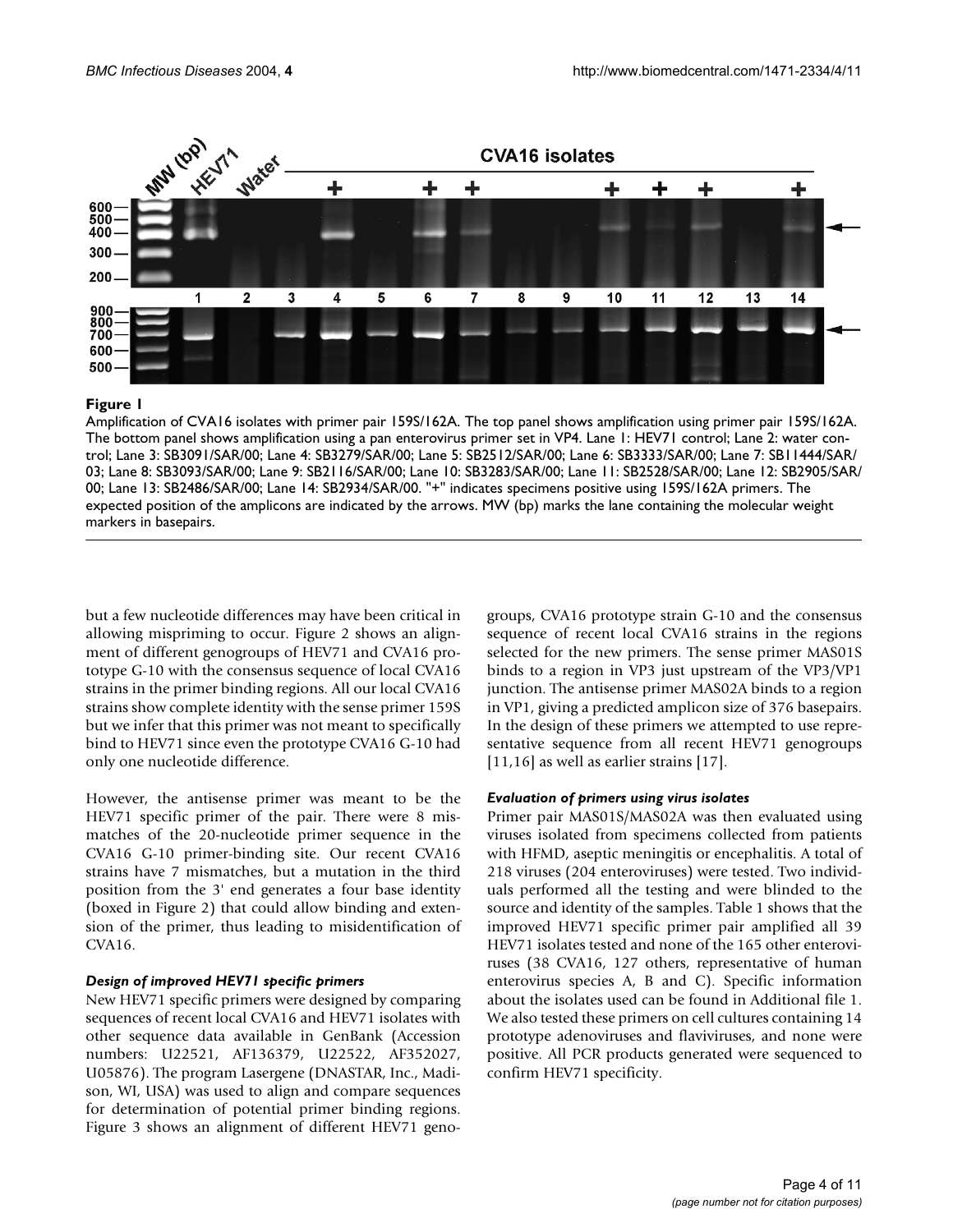| Primer 159S                            |  |                        |  |  |  |  |  | A C Y A T G A A A Y T G T G C A A G G                                                                                                                                                                                          |  |  |  |  |  |
|----------------------------------------|--|------------------------|--|--|--|--|--|--------------------------------------------------------------------------------------------------------------------------------------------------------------------------------------------------------------------------------|--|--|--|--|--|
| BrCr-CA/USA/70                         |  | : HEV71 (genogroup A)  |  |  |  |  |  | and the company of the company of the company of the company of the company of the company of the company of the company of the company of the company of the company of the company of the company of the company of the comp |  |  |  |  |  |
| 7423-MS/USA/87                         |  | : HEV71 (genogroup B2) |  |  |  |  |  |                                                                                                                                                                                                                                |  |  |  |  |  |
| 5666/SIN/00                            |  | : HEV71 (genogroup B4) |  |  |  |  |  | . T A .                                                                                                                                                                                                                        |  |  |  |  |  |
| NCKU9822/TWN/98 : HEV71 (genogroup C2) |  |                        |  |  |  |  |  | . G T                                                                                                                                                                                                                          |  |  |  |  |  |
| G-10                                   |  | : CVA16 (prototype)    |  |  |  |  |  | . A .                                                                                                                                                                                                                          |  |  |  |  |  |
| CVA16 consensus: CVA16 (local strains) |  |                        |  |  |  |  |  |                                                                                                                                                                                                                                |  |  |  |  |  |
|                                        |  |                        |  |  |  |  |  |                                                                                                                                                                                                                                |  |  |  |  |  |
| Primer 162A                            |  |                        |  |  |  |  |  | CCRGTAGGKGTRCACGCRAC                                                                                                                                                                                                           |  |  |  |  |  |
| BrCr-CA/USA/70                         |  | : HEV71 (genogroup A)  |  |  |  |  |  |                                                                                                                                                                                                                                |  |  |  |  |  |
| 7423-MS/USA/87                         |  | : HEV71 (genogroup B2) |  |  |  |  |  |                                                                                                                                                                                                                                |  |  |  |  |  |
| 5666/SIN/00                            |  | : HEV71 (genogroup B4) |  |  |  |  |  |                                                                                                                                                                                                                                |  |  |  |  |  |
| NCKU9822/TWN/98 : HEV71 (genogroup C2) |  |                        |  |  |  |  |  |                                                                                                                                                                                                                                |  |  |  |  |  |
| $G-10$                                 |  | : CVA16 (prototype)    |  |  |  |  |  | . T G T T G C A T                                                                                                                                                                                                              |  |  |  |  |  |
| CVA16 consensus: CVA16 (local strains) |  |                        |  |  |  |  |  | . T . G T G C T A                                                                                                                                                                                                              |  |  |  |  |  |
|                                        |  |                        |  |  |  |  |  |                                                                                                                                                                                                                                |  |  |  |  |  |

# Alignment of HEV71 and CVA16 genomes in the **Figure 2** binding location of primer pair 159S/162A

Alignment of HEV71 and CVA16 genomes in the binding location of primer pair 159S/162A. Dots "." indicate nucleotide identity with the primer sequence; In degenerate positions, K is G or T; R is A or G; Y is C or T. The boxed region is the position with the potential to bind to HEV71 template leading to extension and amplification.

#### *Evaluation of primers using primary clinical specimens*

Aliquots of throat, rectal and vesicle swabs yielding HEV71 isolates when inoculated into cell culture were selected to test the utility of the primers in detecting HEV71-containing primary specimens. Specific information about the primary specimens used in this evaluation can be found in Additional file 2. Figure 4 shows a representative agarose gel of primary samples tested using primer set MAS01S/MAS02A. As shown in Table 2, when we used fresh primary specimens within 2 months of collection, 27 of 28 (96.4%) specimens tested were positive using MAS01S/MAS02A. However, the sensitivity of the assay dropped drastically when older stored specimens were used. Only 30% of specimens between 3 months and one year old, and 18% of specimens older than 2 years were positive when tested. When testing primary clinical specimens, it is important to test them as soon as possible after collection.

#### *Utility of sequence generated from MAS01S/MAS02A amplicons for HEV71 genogroup determination*

We sequenced all amplicons generated using improved primer pair MAS01S/MAS02A in order to confirm the identity of the positive signals. Although the primary goal of this study was to design and test an improved primer set for rapid detection of HEV71, we also considered whether the sequenced PCR product would be useful for genogroup determination since the product generated represented approximately 30% of the VP1 gene. The cladogram shown in Figure [5](#page-7-0) was generated from the relevant gene region of representative sequences of all known HEV71 genogroups [11] using sequence data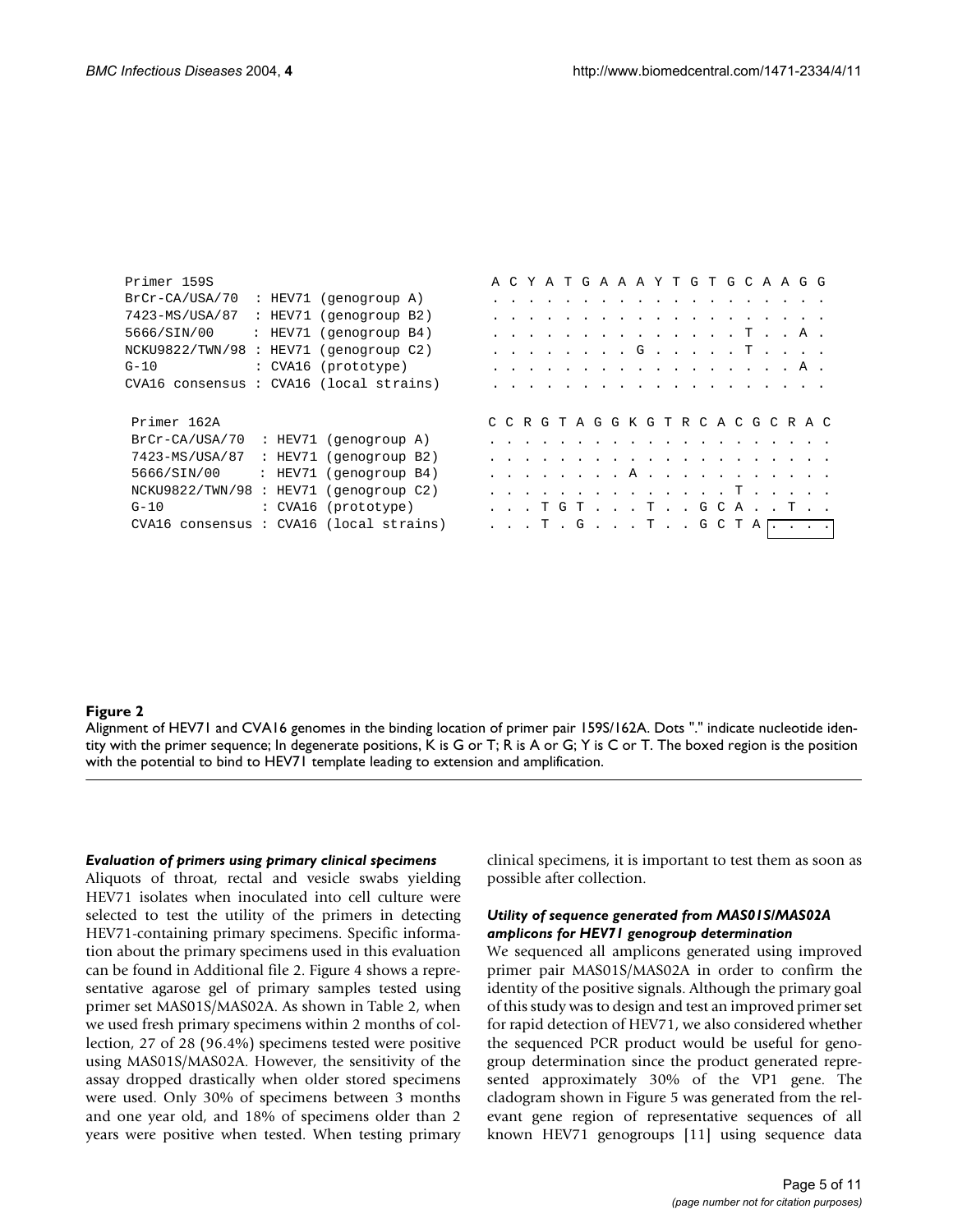<span id="page-5-0"></span>

| Primer MAS01S                |                                 |  |  |  | A T A A T A G C A Y T R G C G G C A G C C C A                                                                   |  |  |  |  |  |  |  |
|------------------------------|---------------------------------|--|--|--|-----------------------------------------------------------------------------------------------------------------|--|--|--|--|--|--|--|
| BrCr-CA/USA/70               | : HEV71 (genogramp A)           |  |  |  |                                                                                                                 |  |  |  |  |  |  |  |
| 7423-MS/USA/87               | : HEV71 (genograp B2)           |  |  |  |                                                                                                                 |  |  |  |  |  |  |  |
| 5666/SN/00                   | : HEV71 (genograp B4)           |  |  |  | المناطر المناطر المناطر المناطر المناطر المناطر المناطر المناطر المناطر المناطر المناطر المناطر                 |  |  |  |  |  |  |  |
| NCKU9822/TWN98               | : HEV71 (genograp C2)           |  |  |  |                                                                                                                 |  |  |  |  |  |  |  |
| $G-10$                       | : CVA16 (prototype)             |  |  |  | . . T G . G C C A C T                                                                                           |  |  |  |  |  |  |  |
|                              |                                 |  |  |  |                                                                                                                 |  |  |  |  |  |  |  |
| Primer MAS02A                |                                 |  |  |  | A G A G G G A G R T C T A T C T C Y C C                                                                         |  |  |  |  |  |  |  |
| HEV71 genogroup A            |                                 |  |  |  |                                                                                                                 |  |  |  |  |  |  |  |
| HEV71 genogroup B1 consensus |                                 |  |  |  |                                                                                                                 |  |  |  |  |  |  |  |
| HEV71 genogroup B2 consensus |                                 |  |  |  | the contract of the contract of the contract of the contract of the contract of the contract of the contract of |  |  |  |  |  |  |  |
| HEV71 genogroup B3 consensus |                                 |  |  |  |                                                                                                                 |  |  |  |  |  |  |  |
| HEV71 genogroup B4 consensus |                                 |  |  |  |                                                                                                                 |  |  |  |  |  |  |  |
| HEV71 genogroup C1 consensus |                                 |  |  |  | a constitution of the contract of the constitution of the constitution of the contract of the constitution of   |  |  |  |  |  |  |  |
| HEV71 genogroup C2 consensus |                                 |  |  |  |                                                                                                                 |  |  |  |  |  |  |  |
| HEV71 genogroup C3 consensus |                                 |  |  |  |                                                                                                                 |  |  |  |  |  |  |  |
|                              | CVA16 prototype (G-10 strain)   |  |  |  | GTG. . C . T . GTA A A T A . T                                                                                  |  |  |  |  |  |  |  |
|                              | CVA16 consensus (local strains) |  |  |  | GTG. . C . TTGTA AATG . T                                                                                       |  |  |  |  |  |  |  |

# Alignment of HEV71 and CVA16 genomes in the bi **Figure 3** nding location of primer pair MAS01S/MAS02A

Alignment of HEV71 and CVA16 genomes in the binding location of primer pair MAS01S/MAS02A. Dots "." indicate nucleotide identity with the primer sequence; In degenerate positions, R is A or G; Y is C or T. Primer MAS01S anneals to nucleotide position 2352 to 2375 while MAS02A anneals to nucleotide position 2728 to 2709, both relative to BrCr-CA/USA/70.

#### <span id="page-5-1"></span>**Table 1: Enterovirus isolates tested by RT PCR using primer set MAS01S/MAS02A.**

|                     | <b>POSITIVE</b> | <b>NEGATIVE</b> | <b>TOTAL TESTED</b> |  |  |  |  |
|---------------------|-----------------|-----------------|---------------------|--|--|--|--|
| Enterovirus 71      | 39              |                 | 39                  |  |  |  |  |
| Coxsackievirus A16  | 0               | 38              | 38                  |  |  |  |  |
| Other enteroviruses | 0               | 127             | 127                 |  |  |  |  |
| Non-enterovirus     | 0               | $\overline{14}$ | 14                  |  |  |  |  |
| <b>ALL SAMPLES</b>  | 39              | 179             | 218                 |  |  |  |  |

available in Genbank (Accession numbers: AF376105, AF376117, AF376077, AF376119, AF376101, AF376072, AF376066, AF376067, AF376111, AF009530, AF009540, AF009535, AF135886, AF135880, U22521, AF135941, AF376103, AF135949, AF009548, AF376098, AF376081, U05876). Using this shorter segment of VP1 gene sequence we were able to correctly identify all the genogroups described when using the complete VP1 gene in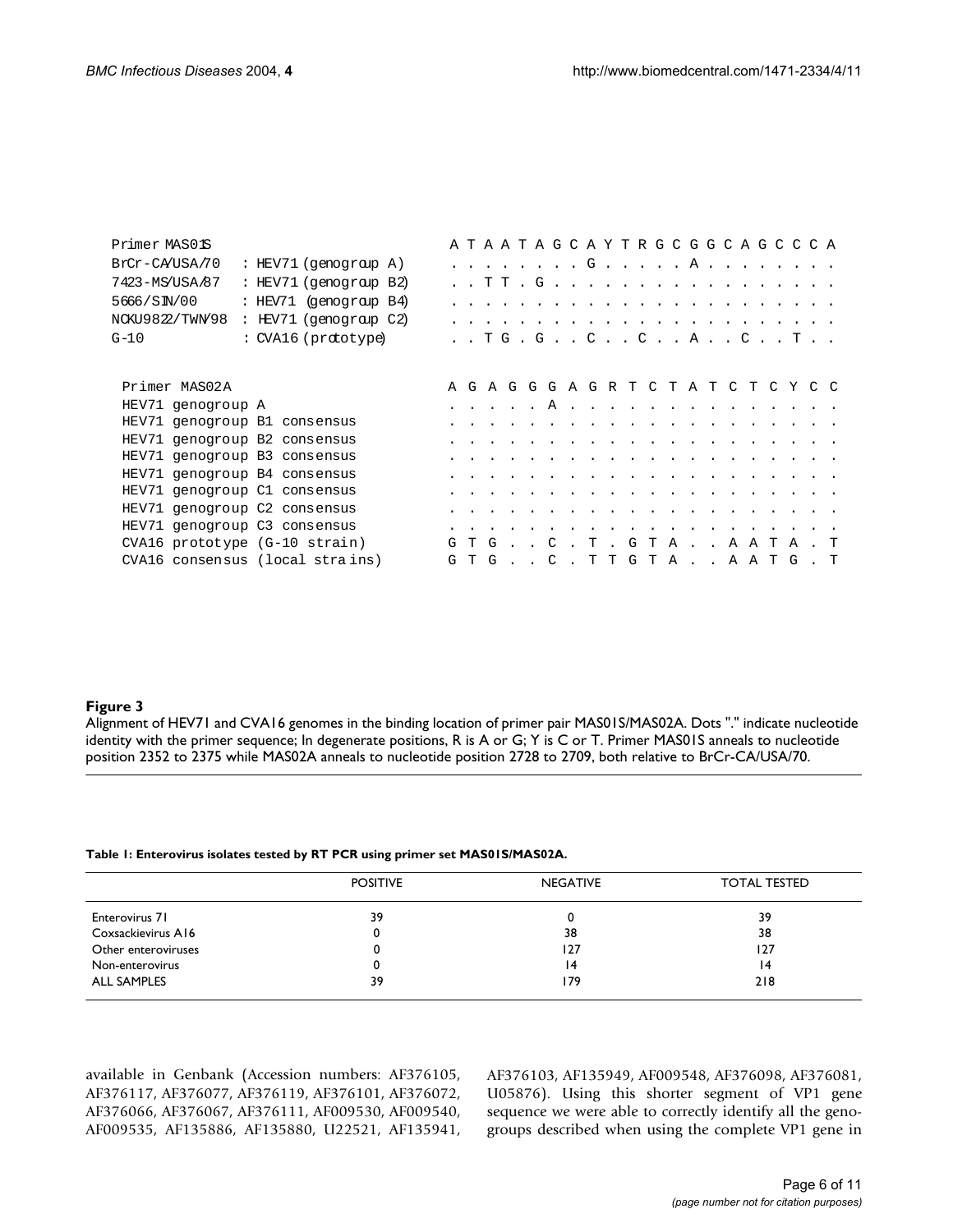| Time lag between collection and testing | Number tested | Positive (%) | Negative (%) |
|-----------------------------------------|---------------|--------------|--------------|
| $I-2$ months                            | 28            | 27 (96.4)    | (3.6)        |
| 3-12 months                             | 20            | 6(30.0)      | 14(70.0)     |
| >2 years                                |               | 2(18.2)      | 9(81.8)      |

**Table 2: Utility of primer set MAS01S/MAS02A for direct detection of HEV71 in primary specimens.**



# Amplification of HEV71 genome using primer pair MAS01S/MAS02A on primary specimens **Figure 4**

Amplification of HEV71 genome using primer pair MAS01S/MAS02A on primary specimens. Lane 1: HEV71 control; Lane 2: water control; Lane 3: 32653; Lane 4:32642; Lane 5: 31302; Lane 6: 31293; Lane 7: SB12873; Lane 8: SB12286; Lane 9: SB10365; Lane 10: SB10126; Lane 11: SB10125; Lane 12: SB10122. "+" indicates amplification from primary specimen. The expected position of the 376 basepair amplicon is indicated by the arrow. "-" indicates no amplification. All primary specimens used here yielded HEV71 in cell culture. MW (bp) marks the lane containing the molecular weight markers in basepairs.

the analysis, suggesting that our improved primer set may also be used as a screening tool to provide rapid genogroup information.

# *Phylogenetic analysis of CVA16*

In this study we sequenced the VP4 gene of all CVA16 strains used in order to make serotype identifications. We have used representative data to examine the phylogenetic relationships of these local strains with other recent and historical strains isolated in Asia (Accession numbers: E11659, AB053285, AB094771, AB094773, E11657, AB053287, E11656, AB053286, E11658, AB061505, AB094784, AB094776, AB094772, AB094781, AB094780, AB094782, AB094777, AB094779, AB094783, AJ297109, AB094775, AB094778, U22521, U05876. Accession numbers for local sequence data: AY536013 to AY536038). Since sequence data from Western hemisphere strains is scarce in GenBank, we have only been able to include the prototype CVA16 G-10 and a strain isolated in the UK (Epsom/15290/99) in the analysis for comparison. Figure [6](#page-8-0) shows that the Asian strains are clearly distinct from the prototype CVA16 G-10, forming a cluster strongly supported by a bootstrap value of 94.6. The CVA16 G10 strain has a 78 to 82% nucleic acid identity to the Asian strains but the UK strain Epsom/15290/99 is more closely related to the Asian strains isolated since the 1990s. The Asian strains tend to be closely related to each other. A likely exception is a cluster of Japanese strains isolated between 18 and 25 years ago. A cluster of modern Asian strains isolated in 1990, 1991, 1998 and 2000 appears to be closely related to these viruses, the segregation of both these clusters being supported by a bootstrap value of 87.7. A second group of strains isolated from 1995 to 2003 appear to form a different cluster, but more data is still needed before any conclusions are made about the strength of this association since the bootstrap values here are rather weak. Thus it would appear from our analysis at this stage that the Asian strains all fall into a single genogroup distinct from the prototype G10 strain isolated in 1951.

# **Discussion**

The emergence of HEV71 as an important pathogen in the Asia Pacific region since 1997 [5] has emphasized the need to be able to rapidly identify and provide early warning of HEV71 transmission in a community. This is best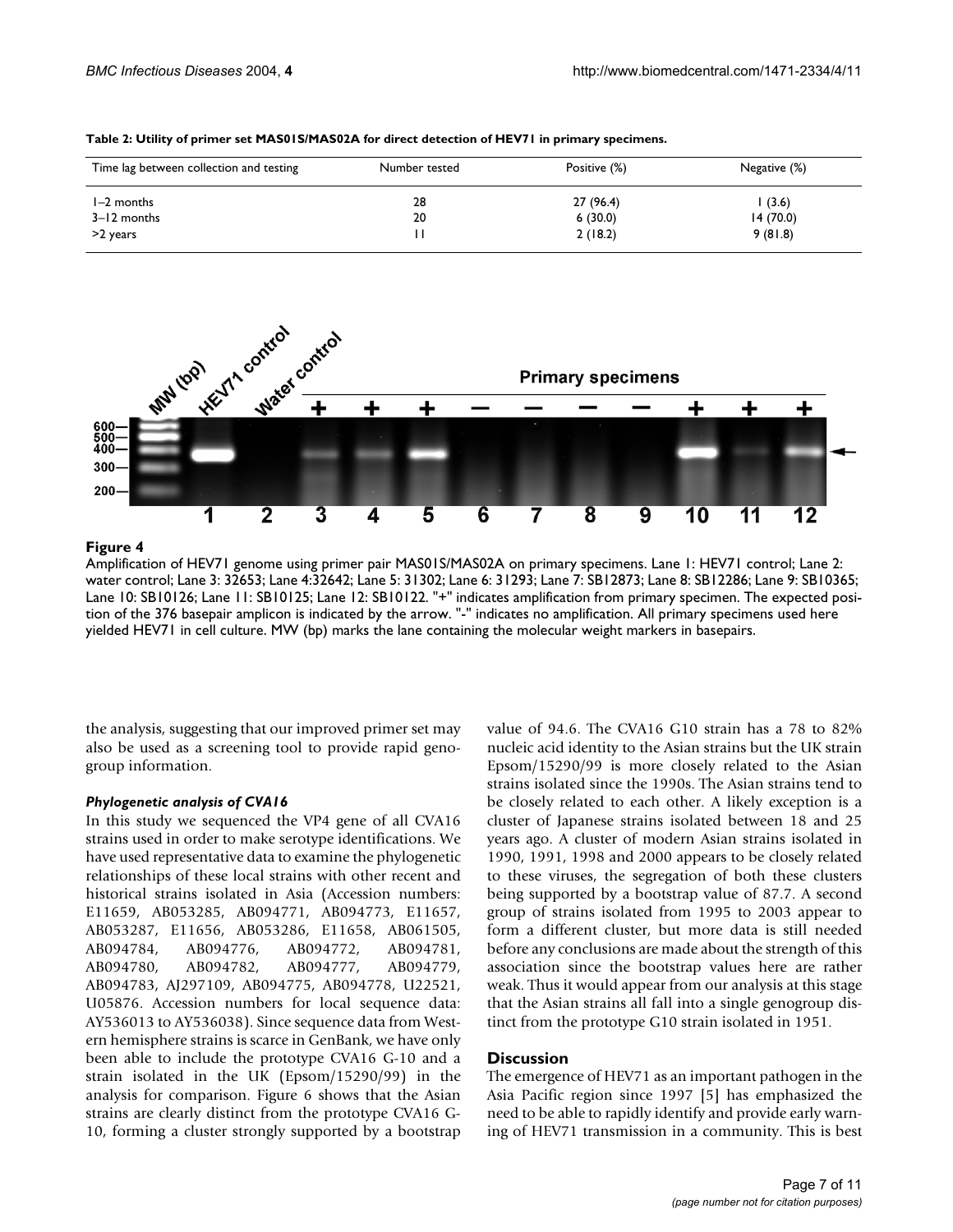<span id="page-7-0"></span>

# **Figure 5**

HEV71 dendrogram generated using a 270 nucleotide segment of the VP1 gene. Sequences used to generate this tree were the 270 nucleotide segment which would be amplified using primer pair MAS01S/MAS02A. CVA16 G-10 has been used as the outgroup.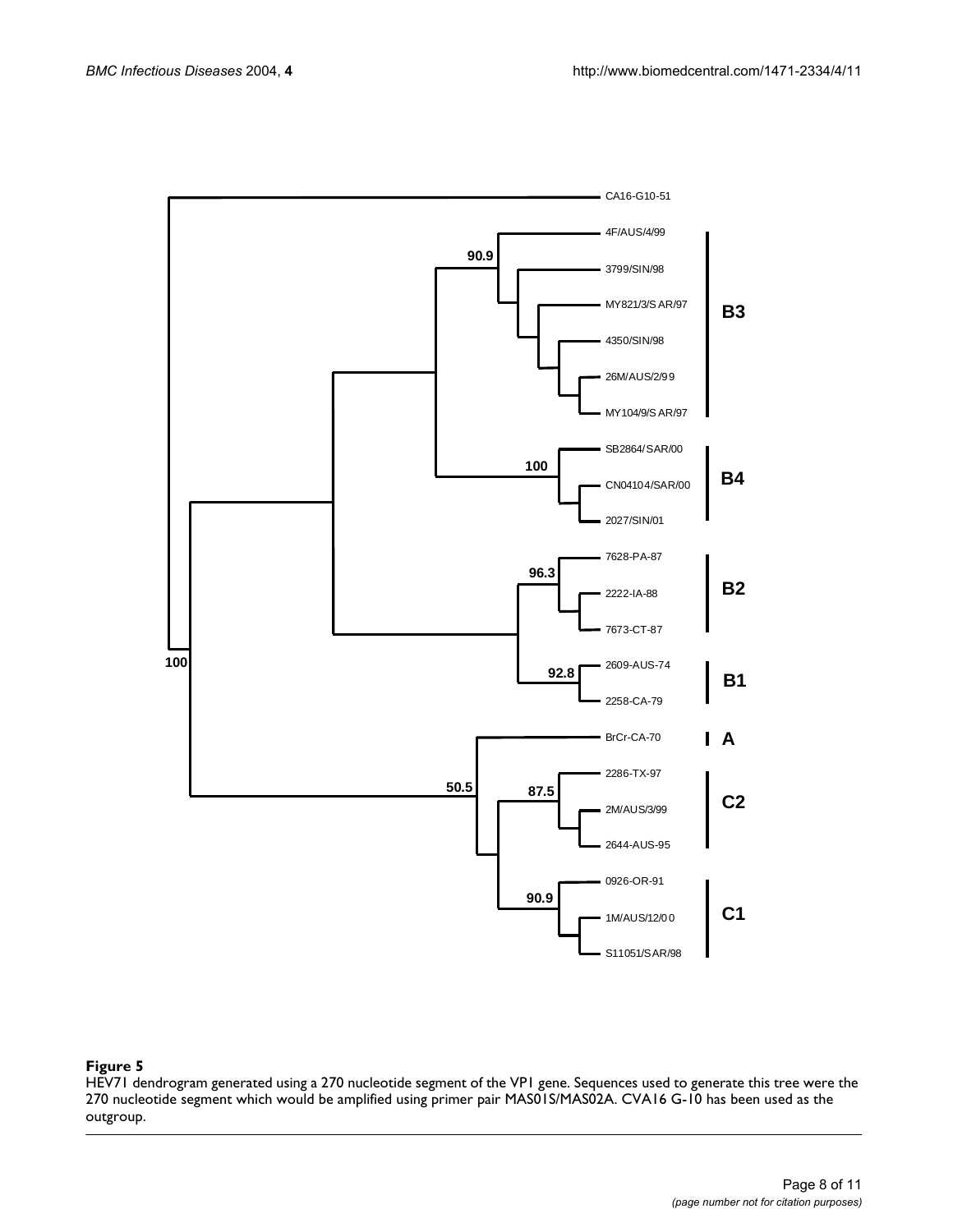<span id="page-8-0"></span>

#### Figure 6 CVA16 dendrogram generated using the 207 nucleotide VP4 gene. BrCr-CA/USA/70 has been used as the outgroup. The asterisks (\*) denote Western strains.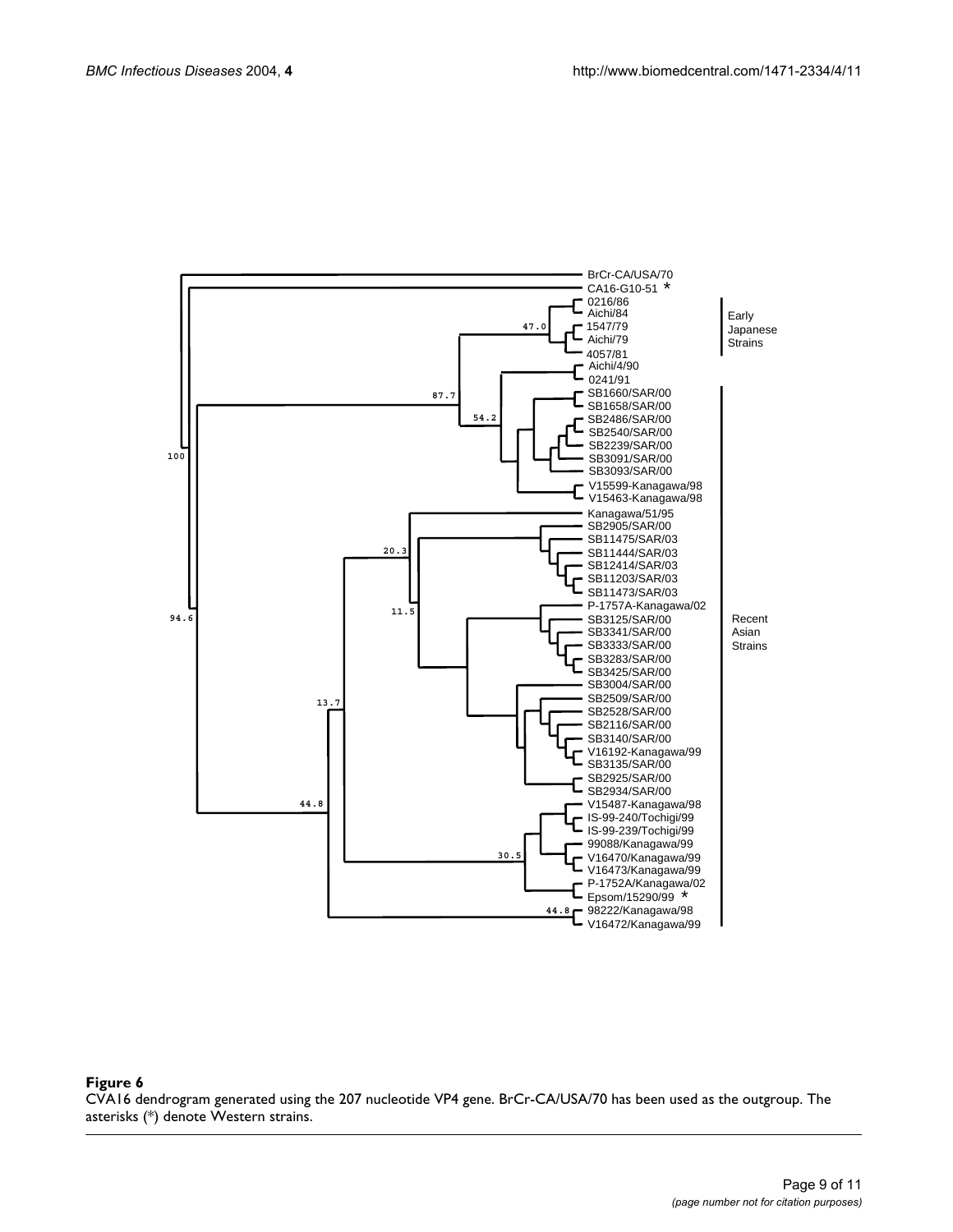done by surveillance of HFMD, a disease also caused by the more innocuous CVA16 and other species A human enteroviruses. The first pairs of primers for this purpose were described by Brown and colleagues [8] and one of these pairs (159S/162A) has been extensively used to investigate recent HEV71 outbreaks. The heightened awareness of the importance of HFMD surveillance has also led to an increased isolation and study of CVA16 strains and the realisation that these important primers can occasionally misidentify CVA16 as HEV71 due to a single nucleotide change that has unfortunately arisen in recent Asian CVA16 strains. We have used new data to design an improved primer set that is highly specific for HEV71. The new primers MAS01S/MAS02A are useful in identifying HEV71 isolates and in providing preliminary genogroup information when employed together with DNA sequencing of the PCR products. These primers may also be useful in the rapid indication of the presence of HEV71 genome in throat, rectal and vesicle swabs. If specimens are tested as soon as possible after collection, the new primers can reliably provide screening information about HEV71. This would be especially important in surveillance programmes since a rapid public health response depends on rapid identification of a threat.

Following the publication of the 159S/162A primers by Brown et al. [8], other groups have also published methods for the specific identification of HEV71 by RT PCR [18,19]. However, the primers described by Brown et al. [8] remain the most widely used VP1 based primers for HEV71 detection [9,20-24] and it is for this reason that we have documented the problem arising from mispriming recent local Asian strains of CVA16 using these primers. To our knowledge, VP1 based primers described by other groups have not been generally used, and we have not attempted to make a direct comparison of our primer set with these.

Our primers are degenerate in only 2 positions in each primer, and are therefore robust and likely to generate amplicons in specimens with low numbers of templates such as might be the case with primary clinical samples. It would be a tremendous advantage if we could directly identify HEV71 in CSF without having to wait for virus isolation. We have retrospectively attempted this on a limited number of CSF collected during the last HEV71 transmission season (2003) but have been unable to demonstrate the presence of enterovirus template using pan enterovirus primers or MAS01S/MAS02A, although we have been able to successfully identify HEV71 containing primary specimens from throat and rectal swabs. We intend to test the utility of these primers on CSF samples prospectively during our next HEV71 transmission season.

# **Conclusion**

We have used new sequence information to explain why important HEV71 specific primers designed in the last decade have begun to misidentify recent Asian strains of CVA16. The new data have been used to design improved HEV71 specific primers able to correctly identify HEV71 isolates without mispriming CVA16 templates. This new primer set is also able to identify HEV71 containing primary specimens with a high degree of sensitivity only when fresh specimens are used, and can therefore be employed as a screening tool for surveillance of HEV71 and in outbreak situations.

# **Competing interests**

None declared.

# **Authors' contributions**

DP, YP and MJC conceived of and planned the study. YP, WA and MJC propagated the viruses. DP, WA and CST performed all the RT PCR and sequencing. DP performed all the molecular analysis. All authors contributed to the writing of the manuscript, but the original draft was written by MJC. All authors read and approved the final manuscript.

# **Additional material**

# **Additional File 1**

*This is a pdf file containing a table providing information about all the virus isolates used in this study.* Click here for file [\[http://www.biomedcentral.com/content/supplementary/1471-](http://www.biomedcentral.com/content/supplementary/1471-2334-4-11-S1.pdf) 2334-4-11-S1.pdf]

# **Additional File 2**

*This is a pdf file containing a table providing information about all the primary specimens used in this study.* Click here for file [\[http://www.biomedcentral.com/content/supplementary/1471-](http://www.biomedcentral.com/content/supplementary/1471-2334-4-11-S2.pdf) 2334-4-11-S2.pdf]

# **Acknowledgements**

We are grateful to Dr Betty Brown, Centers for Disease Control, Atlanta GA, USA for assessing our primer set against Western hemisphere strains of CVA16 and HEV71 isolated between 1999 and 2003. We are also grateful to the Sarawak Health Department for providing specimens from the public health virus surveillance programme. This study was supported by grant 06-02-09-002/BTK/ER/003 from the Ministry of Science, Technology & the Environment, Government of Malaysia.

#### **References**

1. van Regenmortel MHV, Fauquet CM, Bishop DHL, Cartstens EB, Estes MK, Lemon SM, Maniloff J, Mayo MA, McGeoch DJ, Pringle CR, Wickner RB: **Virus Taxonomy: The Seventh Report of the International Committee on Taxonomy of Viruses.** San Diego, California., Academic Press; 2000:1024.